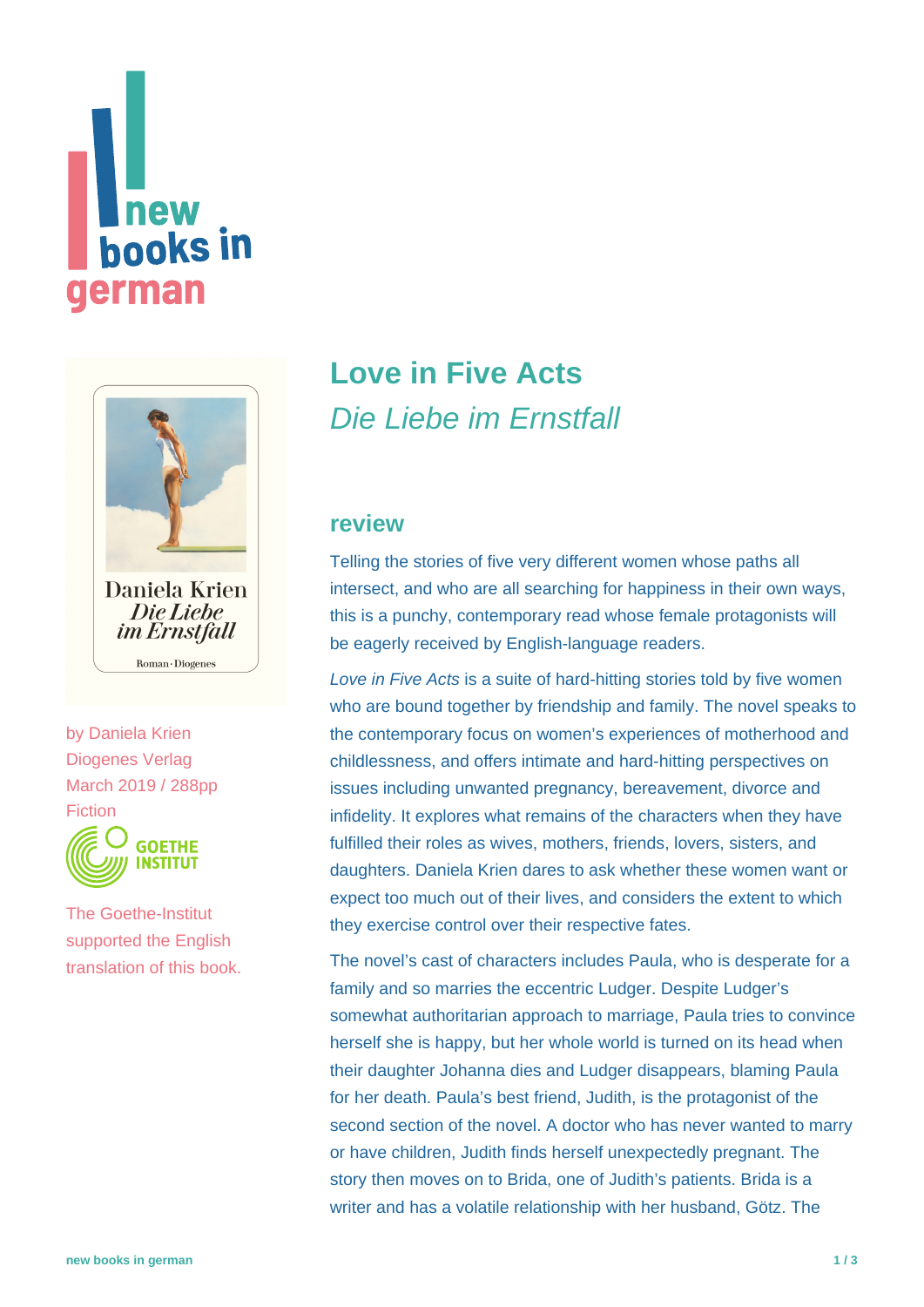couple struggle to find a balance between their working and family lives and cannot make their marriage work, in spite of the physical chemistry between them. The fourth section tells the story of Malika, Götz's ex-girlfriend. She has very difficult parents, who worship her sister Jorinde and often ignore Malika. Malika cares for her parents while Jorinde – the subject of the novel's final section – pursues her acting career and lives happily with her seemingly perfect husband and their two children.

The women's stories are absorbing, drawing the reader into the characters' lives and making them feel truly invested in their predicaments. It is fascinating to see how the characters connect with one another and how their actions – and those of the men in their lives – affect them and the other protagonists. This is a book which engages with twenty-first century debates around notions of femininity and feminism, empathising with an array of perspectives on the subject

#### **press quotes**

'Daniela Krien has managed to weave the perspectives of five different women into one story. All of the women are right, and the reader will understand and be moved by them all. A must-read!'

– Anna Schudt

#### **about the author**

**Daniela Krien** was born in Neu-Kaliß, East Germany, in 1975. She studied communication, media, and cultural studies in Leipzig, and has been a freelance writer since 2010. Her debut novel Someday We'll Tell Each Other Everything was translated into 15 languages and was awarded the Nicolaus Born Debut Prize. She lives in Leipzig with her two daughters.

### **rights information**

Diogenes Verlag (Switzerland)